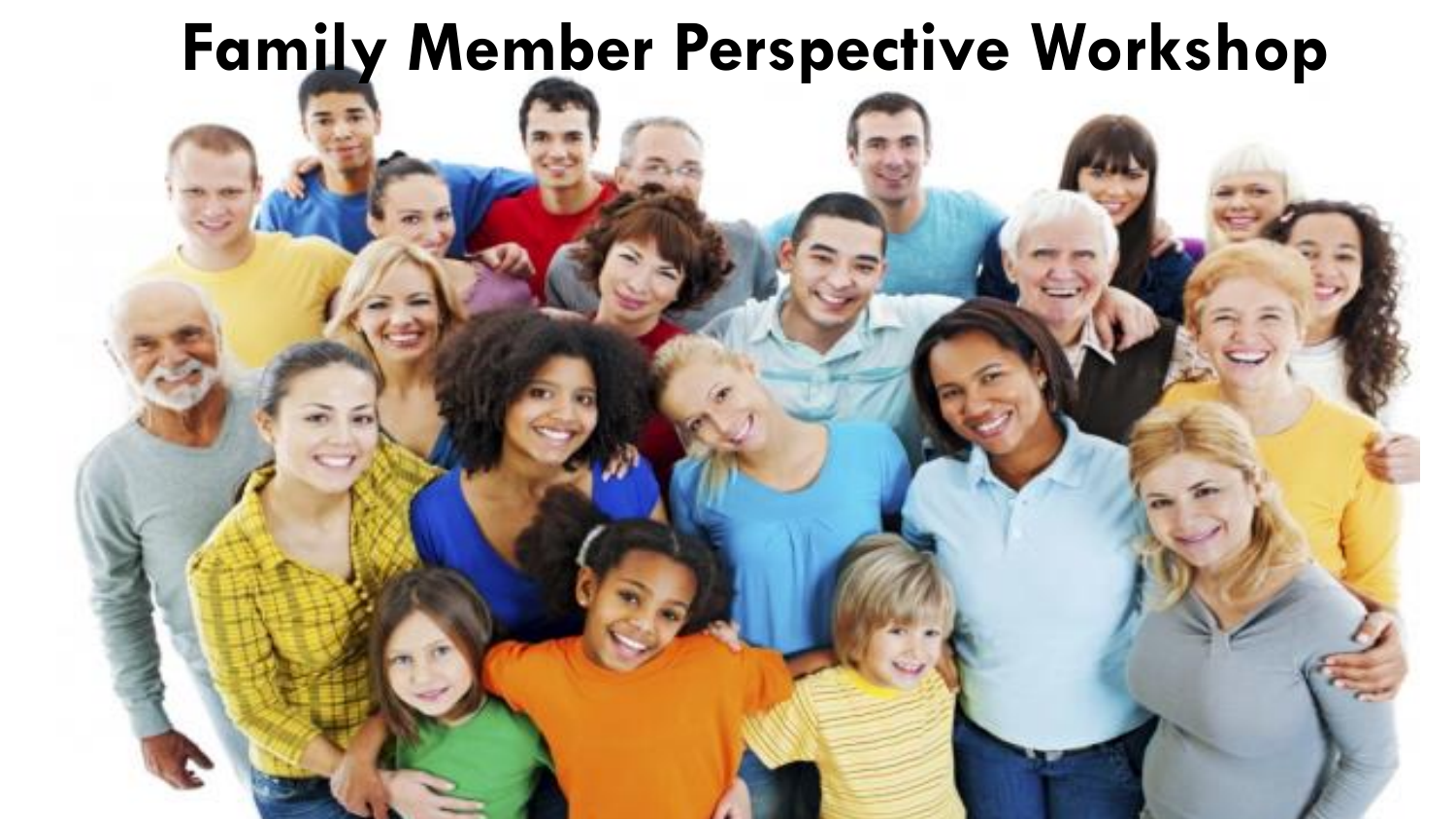Introduction and Introductions Larry DeAngelo (10 Min) A Partner's Perspective Kathleen Considine (15 min) A Sibling's Perspective Sheila Flaherty (15 min) A Mother's Perspective Mary Harris (15 min) A Child's Perspective Dominique Zarella (15 min) Wrap Up & Coping Skills Larry DeAngelo (10 Min)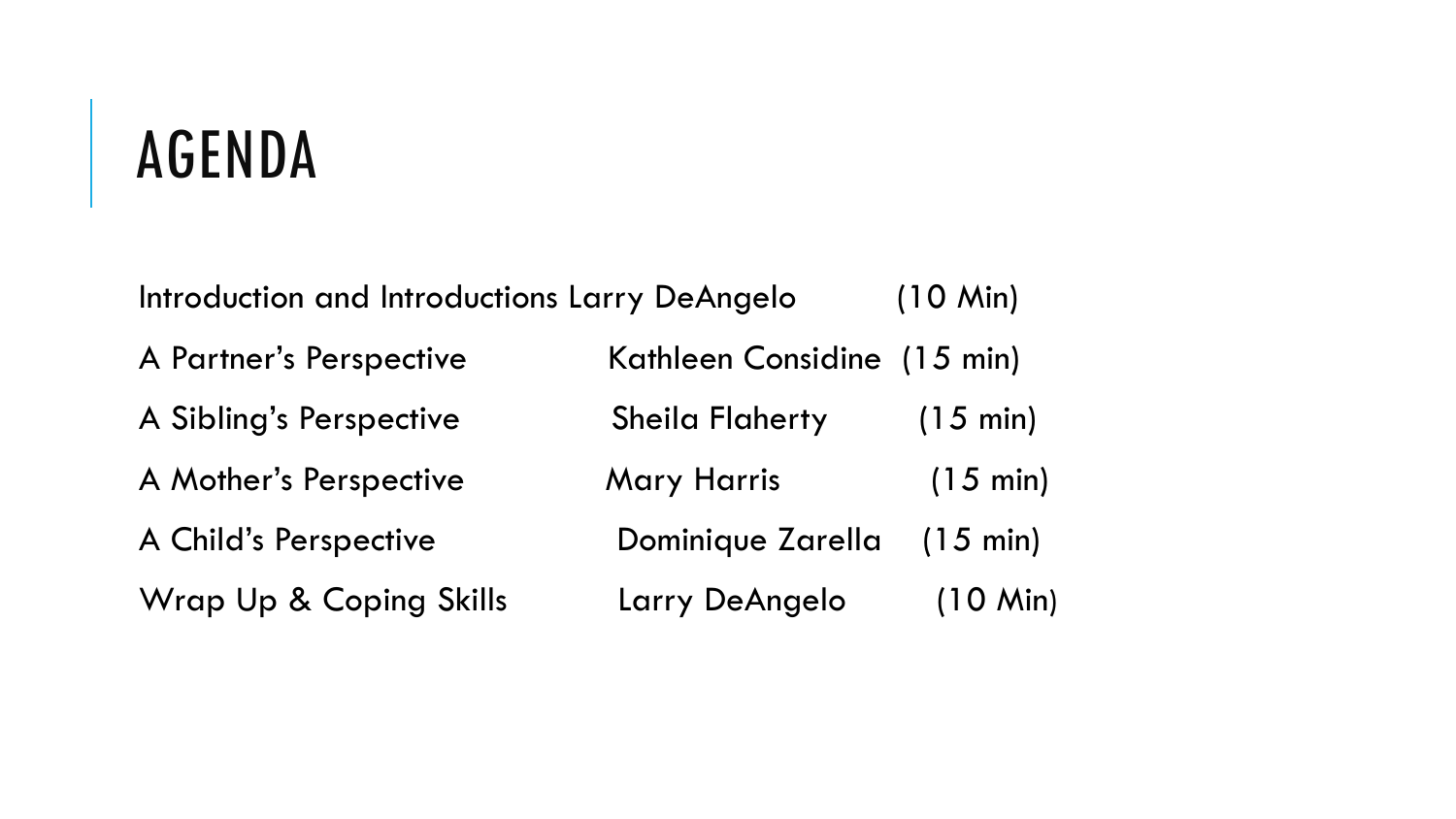# WORKSHOP GUIDELINES

We have a limited amount of time SOOOOO!

I will be the time keeper and give you - the panel and participants -gentle cues when we will have to move on with the program today.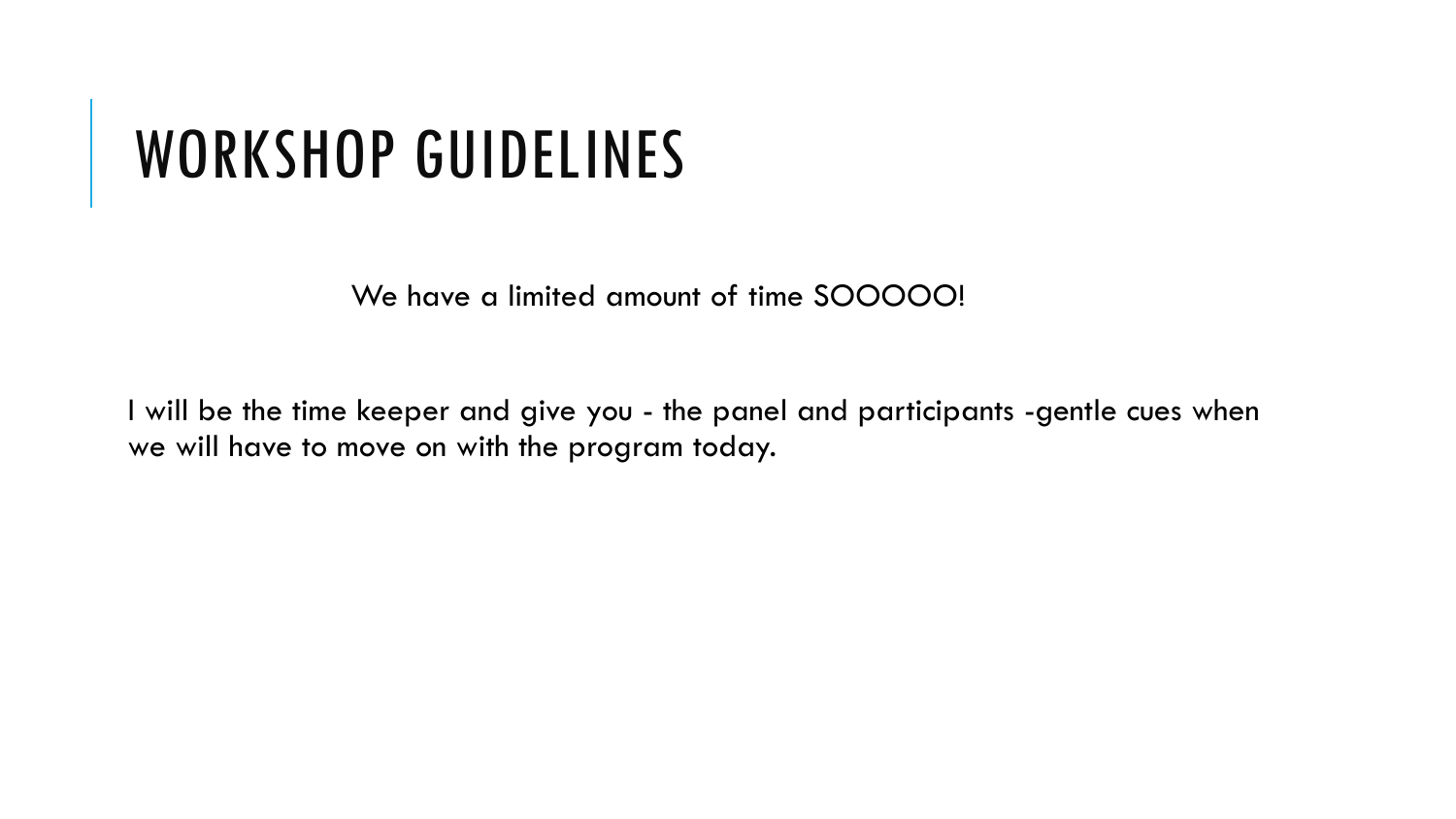# INTRODUCTION

When a family member is dealing with a serious mental health condition it effects all family members.

Family members supporting their loved-one struggle to maintain their own well-being.

Stress, anxiety, compassion fatigue, isolation, stifled emotions, guilt, worry and frustrations can overwhelm us.

I know, I have been there as a parent.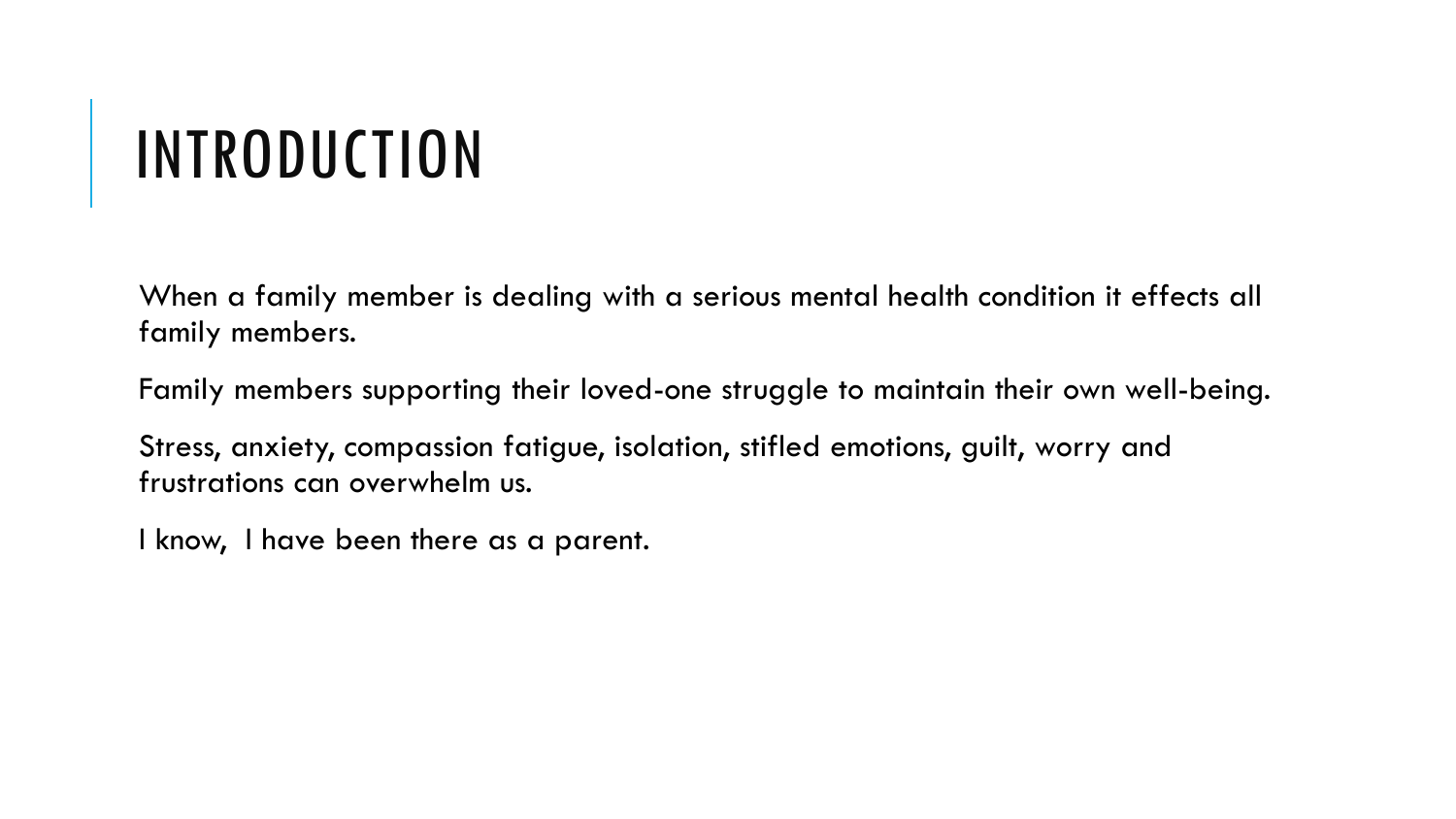# HOW DO I GO ON?

Everyone in the family asks this question.

Stigma;

An under-resourced, fractured, inaccessible mental health system makes the question difficult to answer.

In no other serious illness are family members expected to bear up with so little public sympathy, understanding or institutional support.

Yet, you courageously struggle on.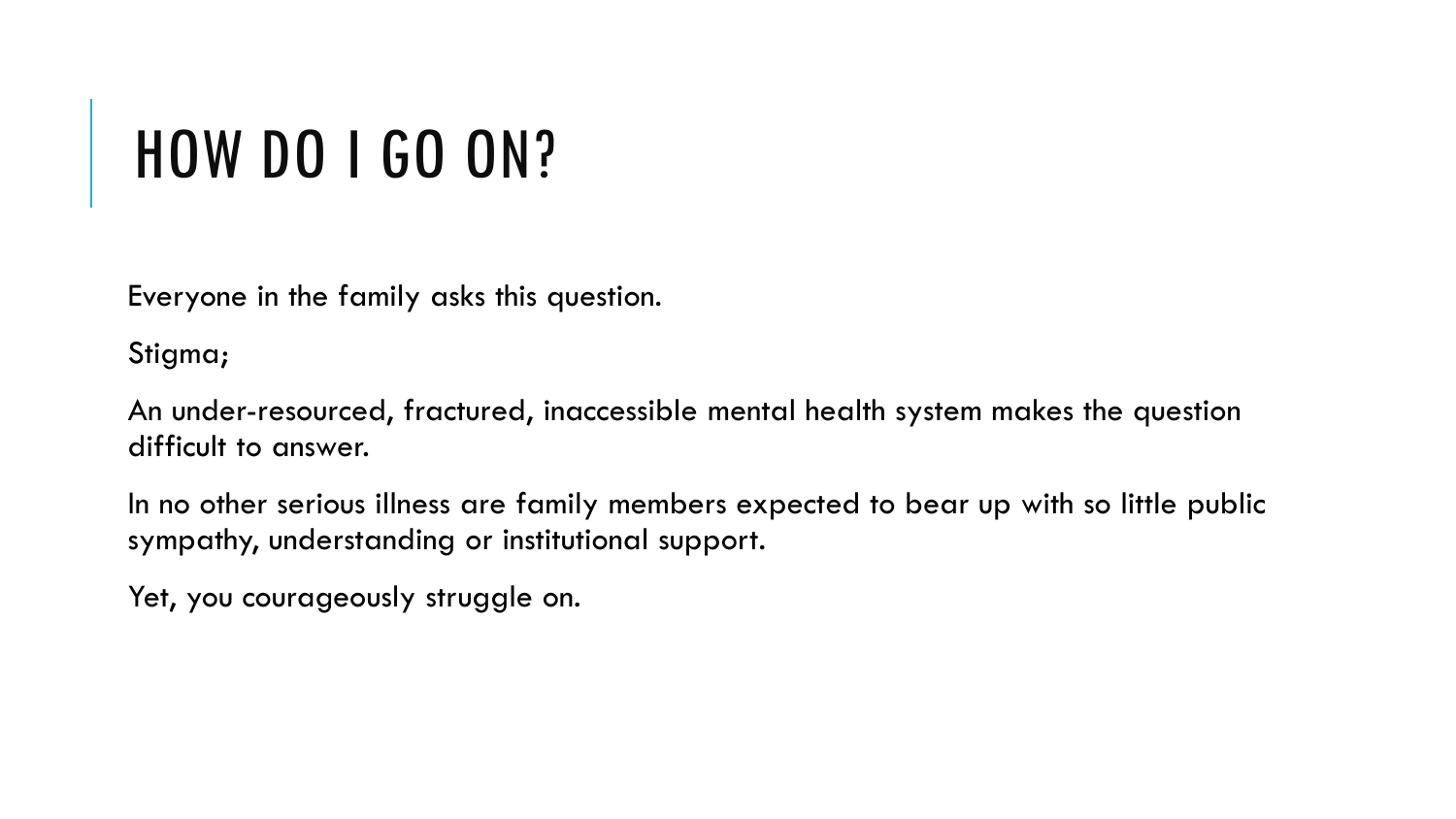# GOALS OF THE WORKSHOP

Provide a "safe" environment for family members to discuss the challenges they face and suggested coping strategies and skills.

We are asking **a partner, parent, sibling, and a child** who supports or supported a family member to answer the following questions from their perspective.

- 1. From your perspective what is the hardest aspect of living with serious mental health issues in a family?
- 2. How has it affected your life?
- 3. How do you cope or how did you cope?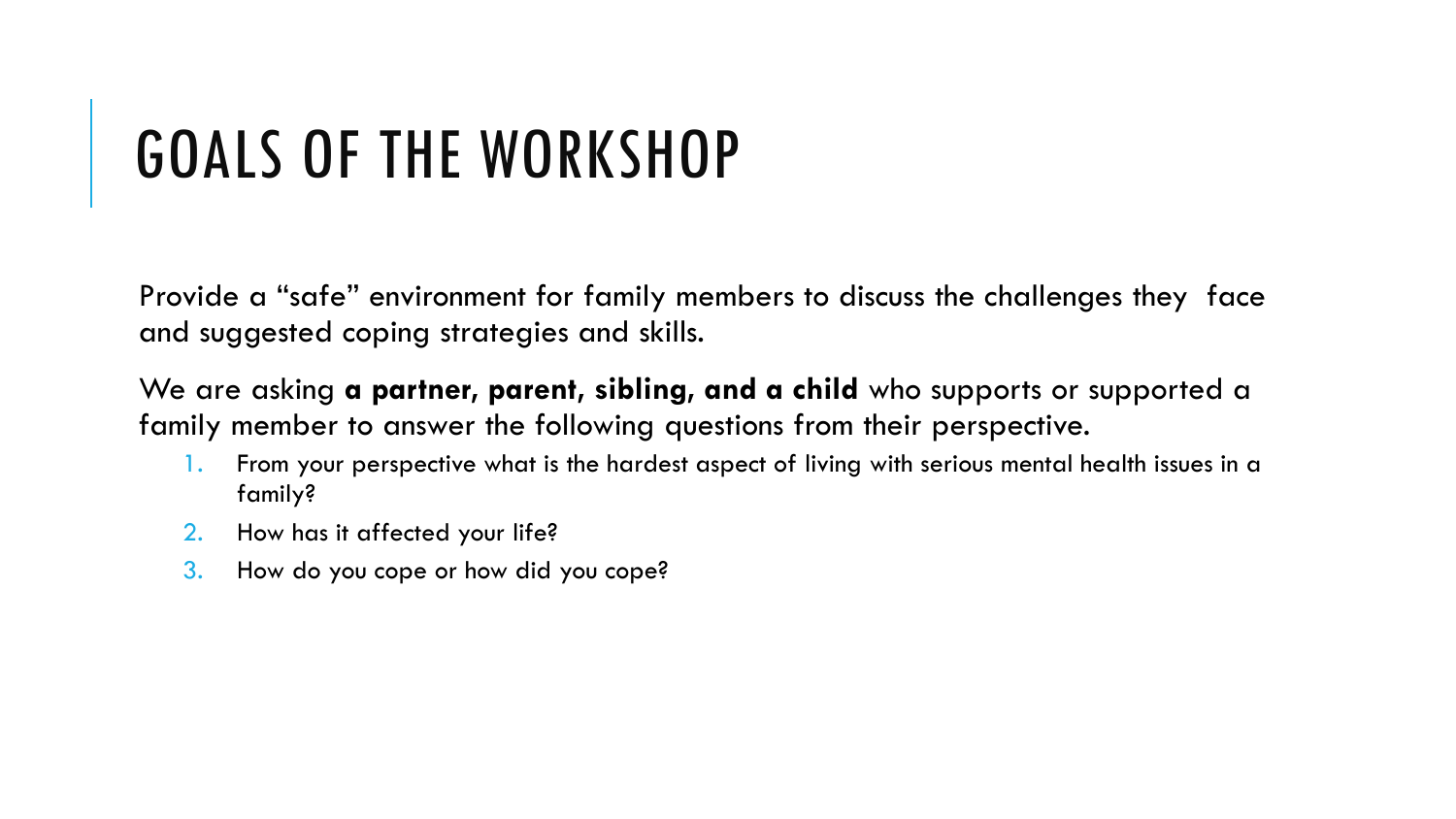# WORKSHOP GUIDELINES

Keep in mind this is not a Confidential Group. Do not use names of people or organizations.

Keep it in the "Here and Now." If all of us told are entire story this workshop would go on forever.

This is not the environment to criticize anyone or any organization.

We want to focus on how YOU feel or felt and how YOU coped.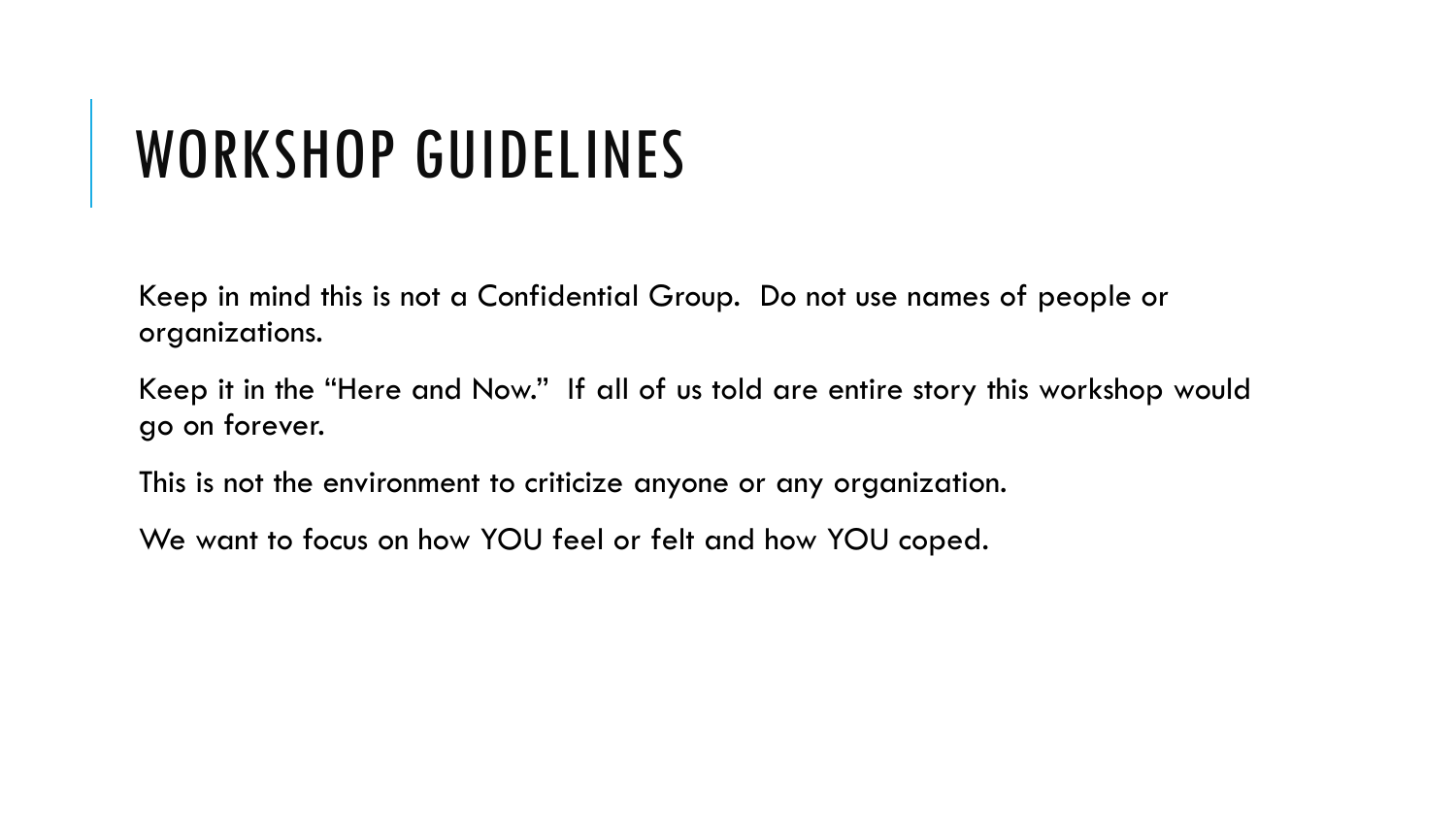

## **We Use Humor As A Coping Skill**

**"Like a welcome summer rain, humor may suddenly cleanse and cool the earth, the air and you." - Langston Hughes**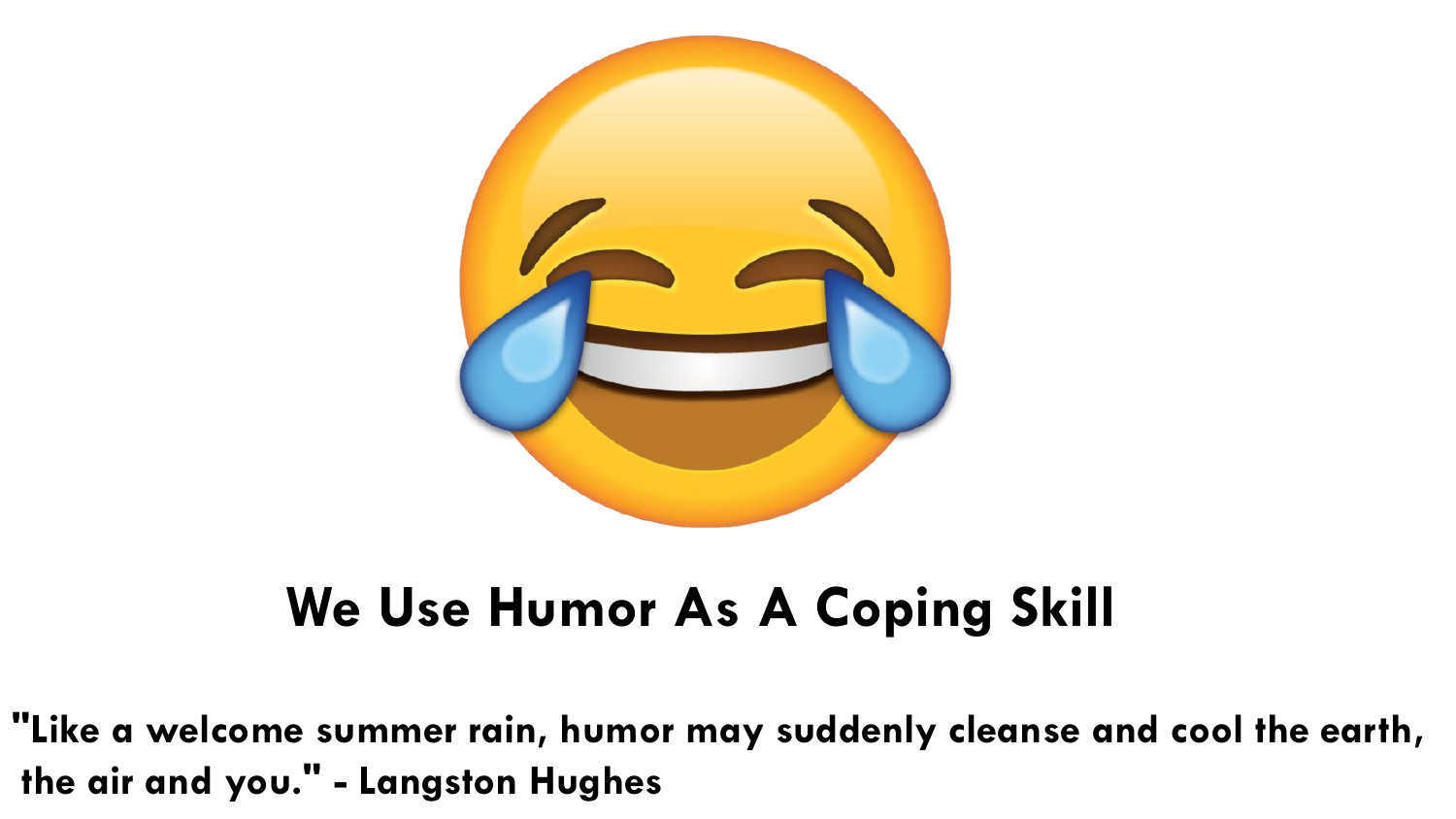A Partners Perspective Kathleen Considine (15 min)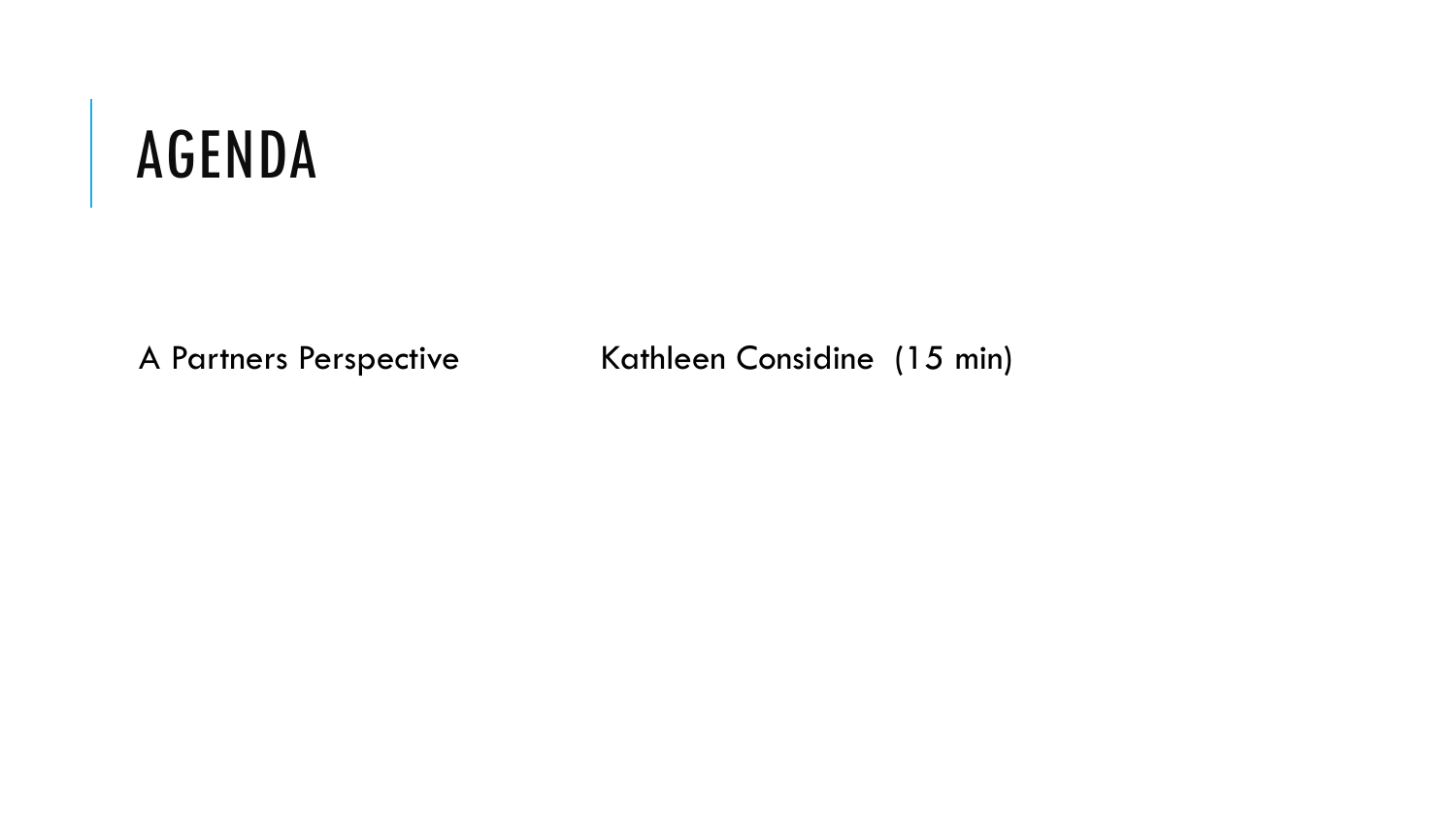A Sibling's Perspective Sheila Flaherty (15 min)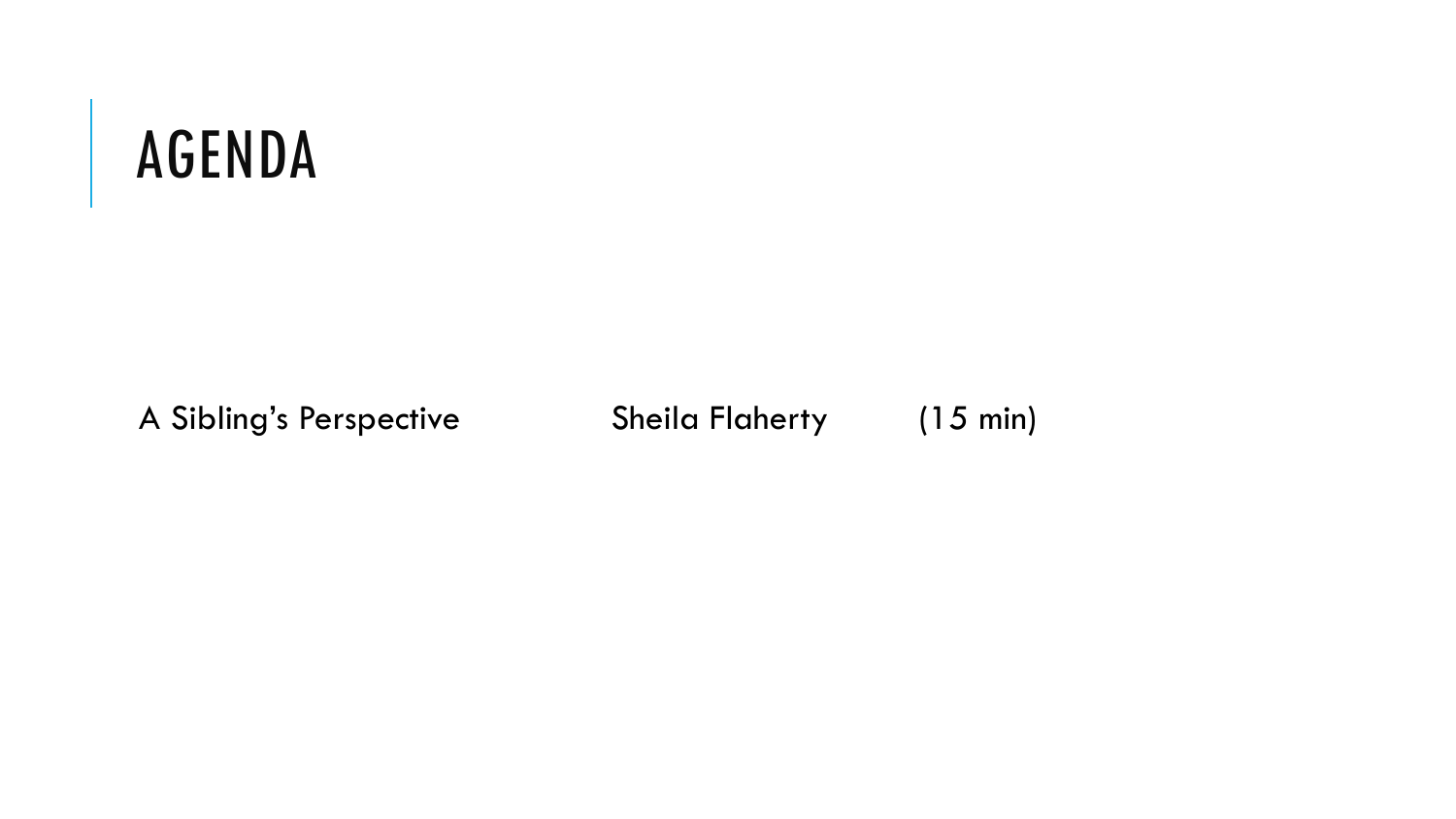A Mother's Perspective Mary Harris (15 min)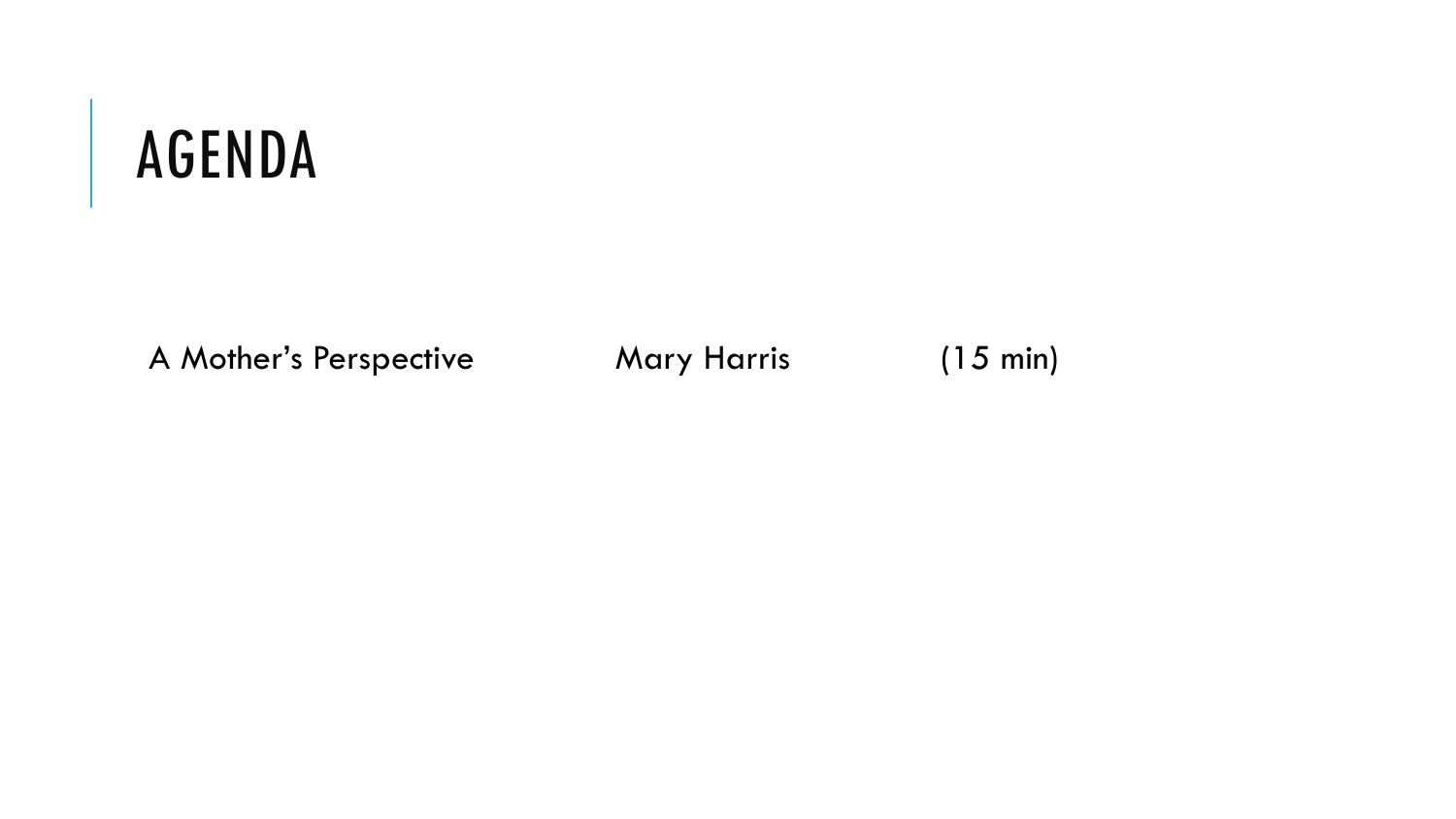A Child's Perspective Dominique Zarella (15 min)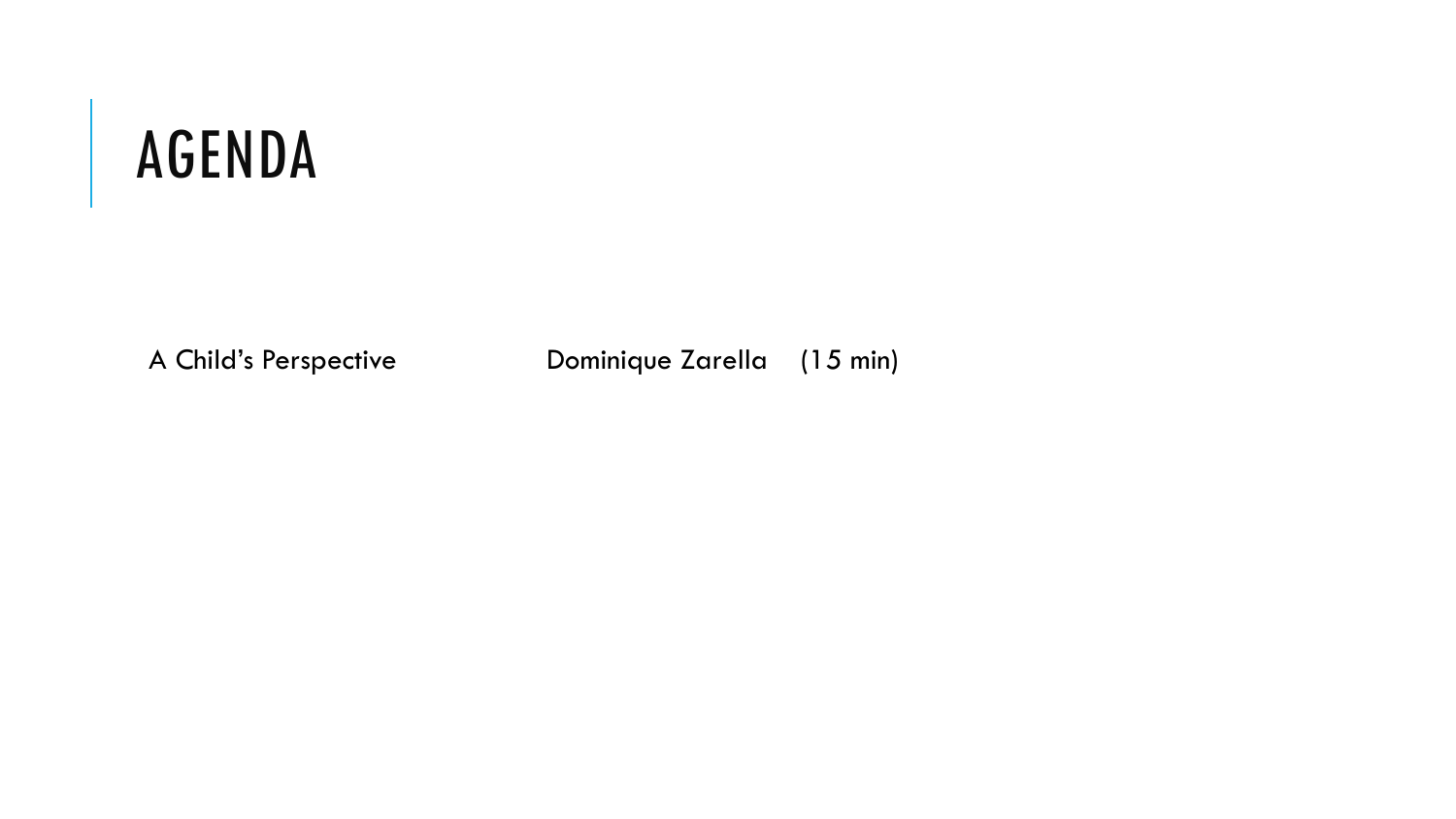Educate Yourself

Take Care of Yourself

Let Go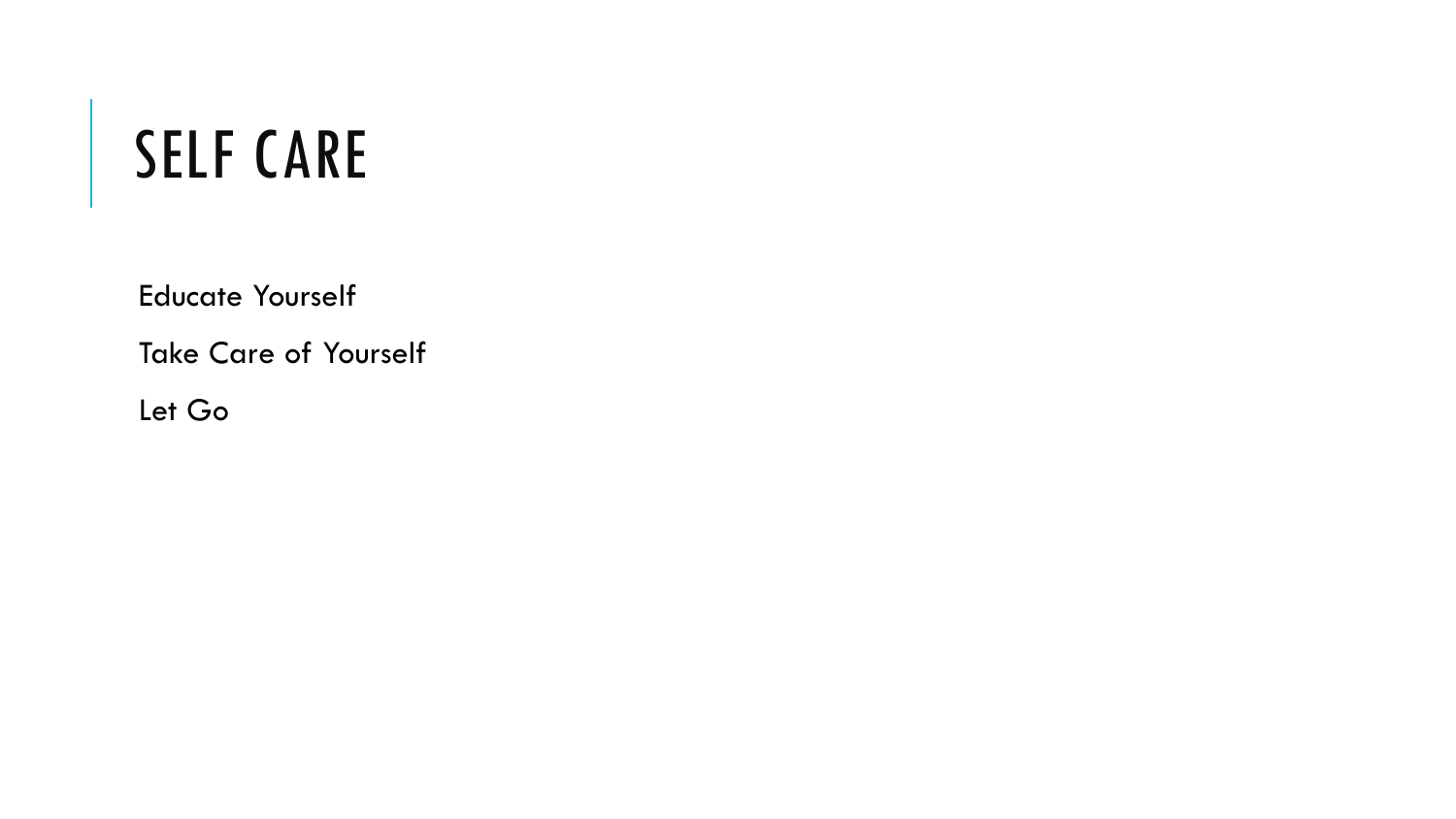**Educate Yourself**

# **Confirm Family-to-Family National Alliance on Mental Illness**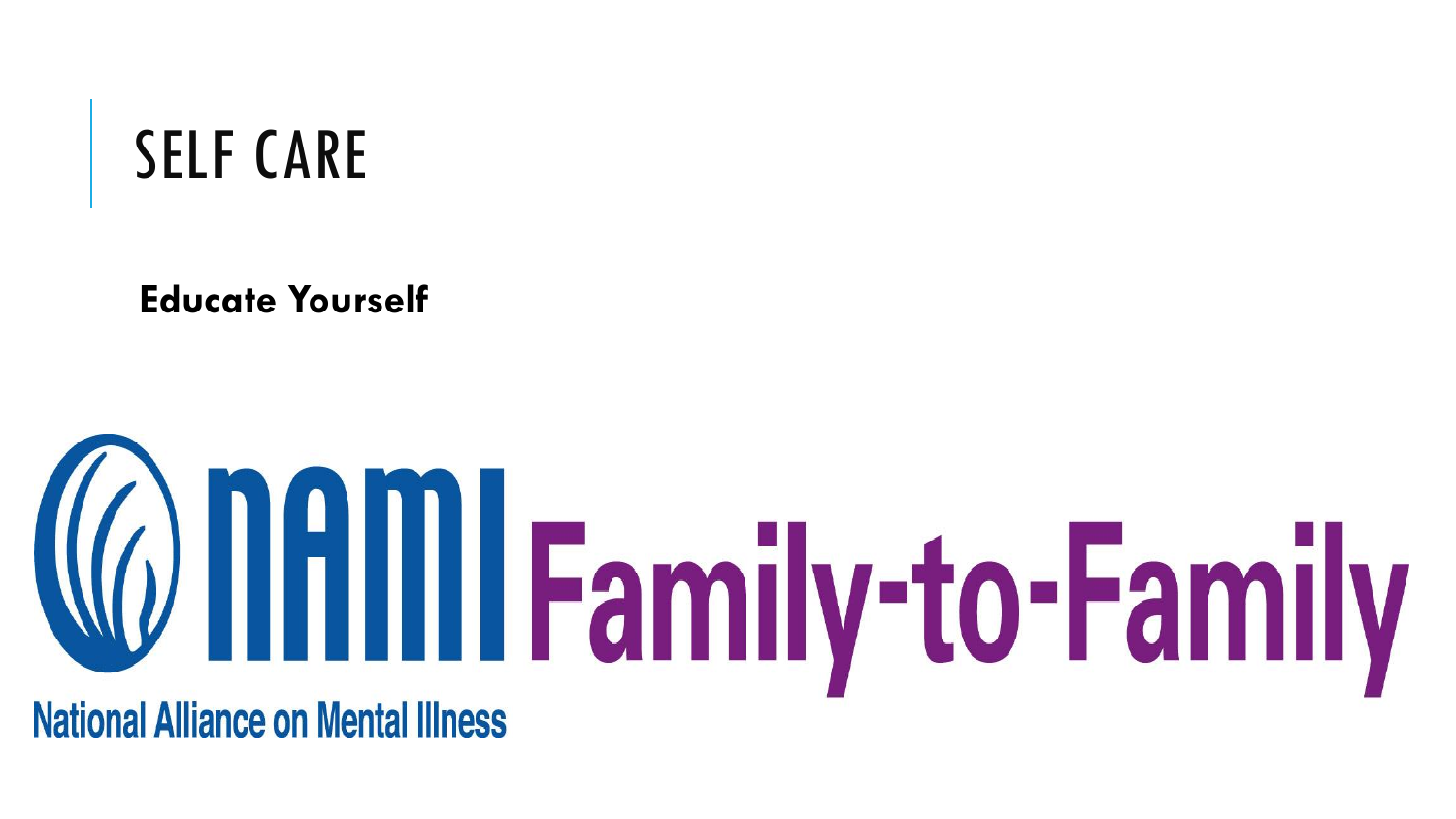**Take Care of Yourself**

# **Connaming Family<br>Support Group**

**National Alliance on Mental Illness**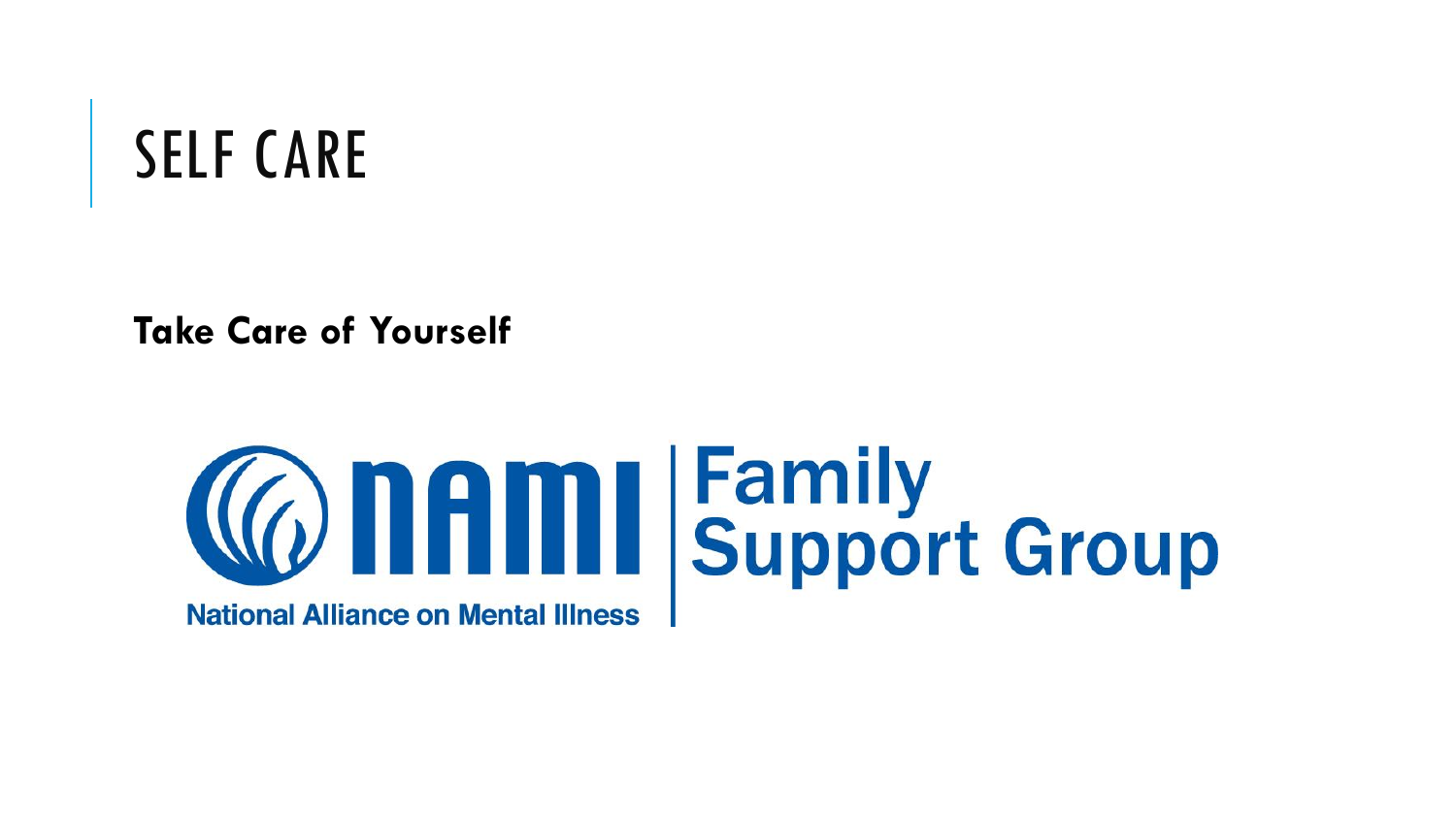### **You have to learn to let go**

Understand that letting go does not mean abandonment

Accept the reality of your situation (Reality-based hope)

Reset your expectations

Know that you have done your very best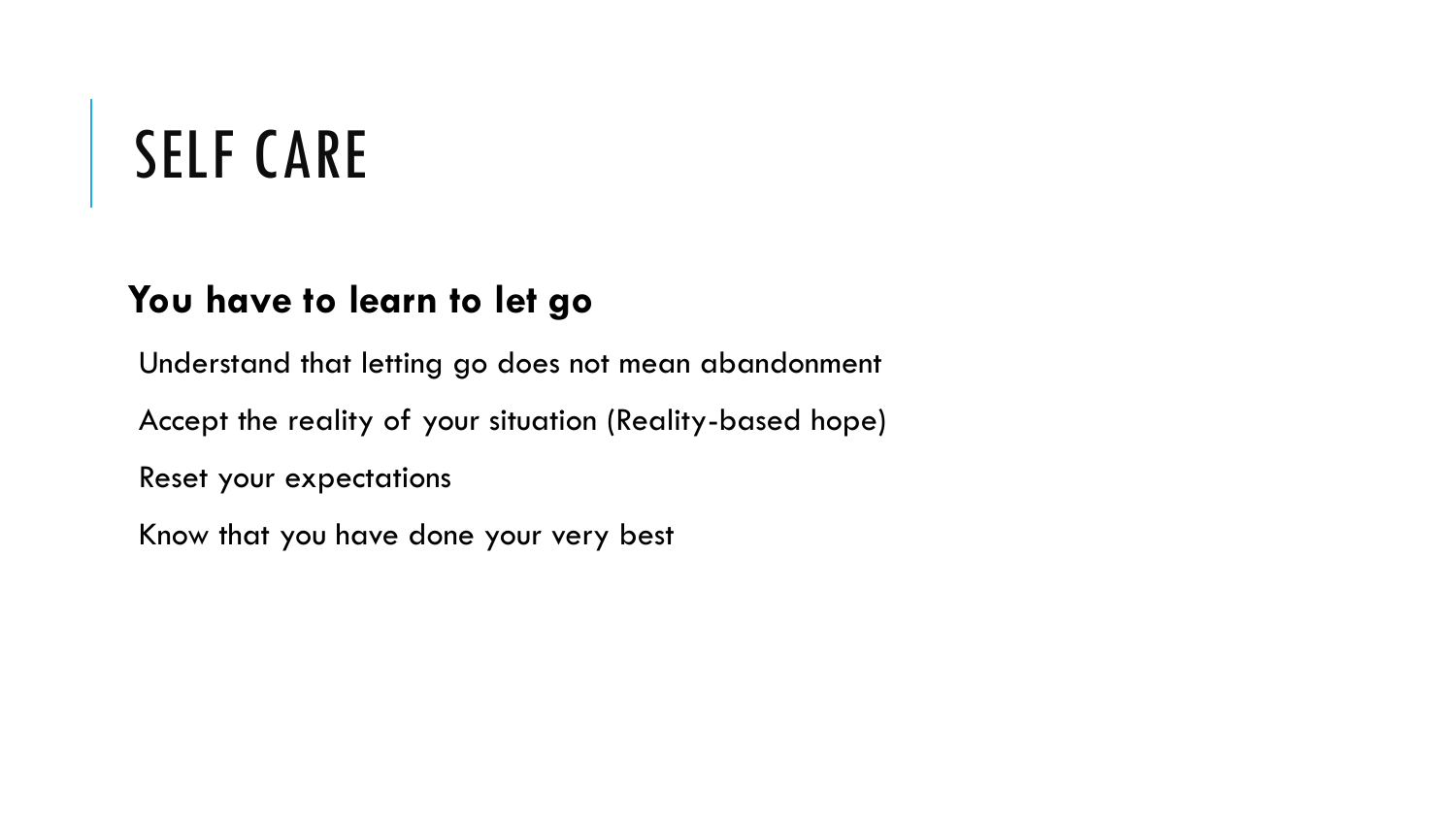### **You Have To Learn To Let Go**

Understand that you have an obligation to yourself, your partner, and other family members.

Understand that YOU cannot fix it

Understand that YOU cannot control the behavior of others but can control YOUR behavior

Share the responsibility with others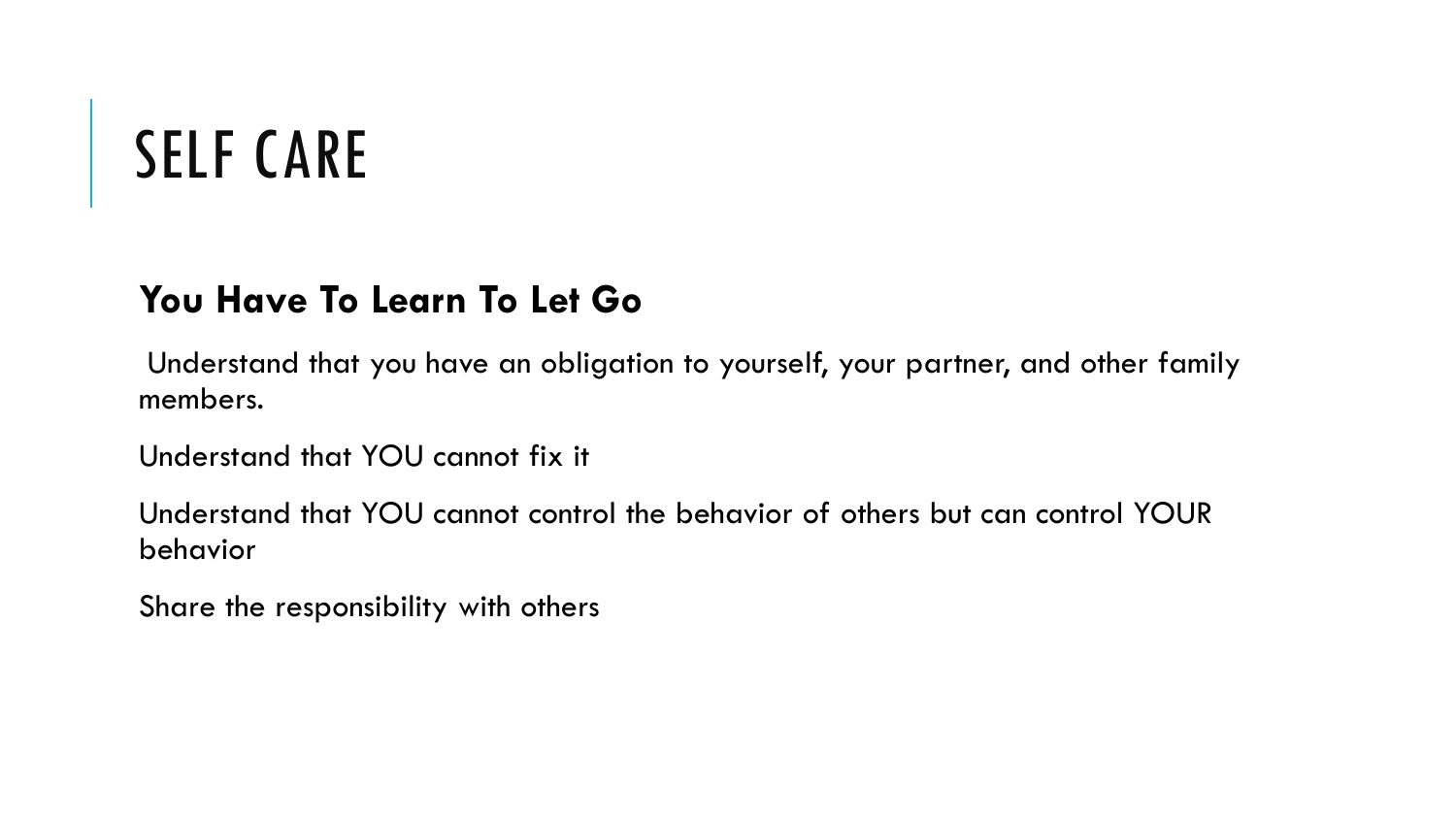#### **You Have To Learn To Let Go**

Collaborate with your family member: Listen, Empathize, Agree, and Collaborate.

Communicate don't engage